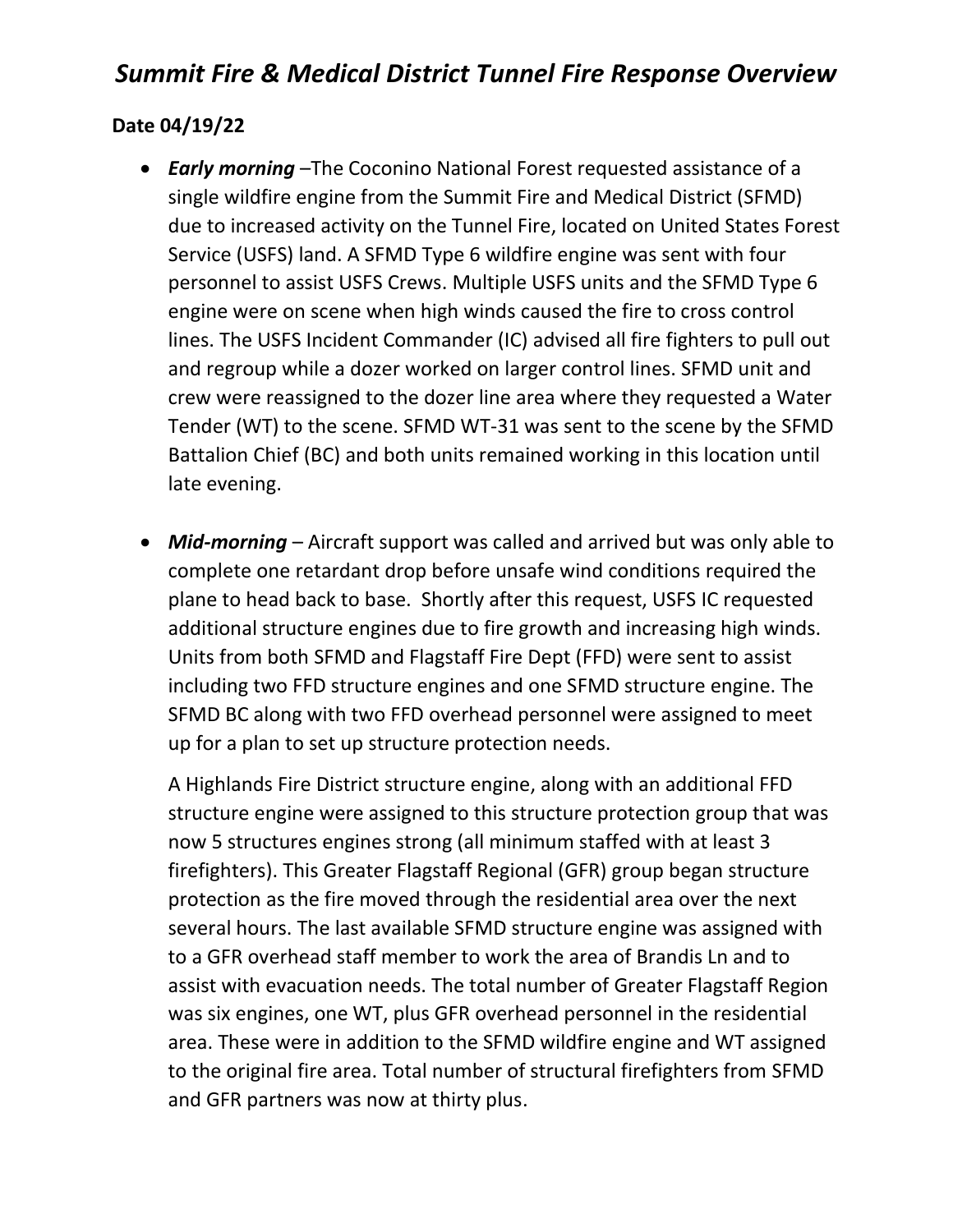## *Summit Fire & Medical District Tunnel Fire Response Overview*

• *Mid-day through evening*– Recalled personnel from both SFMD and FFD filled reserve units (recalled means called back off-duty members to staff unmanned additional apparatus) to assist with fire needs and other normal emergency response incidents. FFD sent one additional structure engine, three additional wildfire engines, and one additional WT to the scene to assist with on-going structure protection needs. Total in the residences are now nine GFR Engines, one WT with three GFR overhead staff members assigned to protect homes and property. Crews worked diligently and successfully to save dozens of homes threatened over the course of six hours with heavy fire activity and extreme winds.

During this time, Incident command was set up with joint agencies at SFMD Fire Station 33 on N. Hwy 89. Due to fire activity near power lines the power was shut down to Station 33. This necessitated a move to SFMD Fire Station 32 on Koch Field. Command team contacted the Regional Type 3 incident management team for additional support. Members of the team arrived throughout the afternoon to begin transitioning as command of the incident.

• *Evening through Night ops* – Two units from SFMD, five units from FFD along with structure engines from multiple other structure fire Departments and Districts remained inside the residential area over night to continue efforts to save homes and suppress fire moving too close. Dozens of additional homes were protected from impinging fire and 40+ mph winds throughout the night. Both the Eastside stations for SFMD were also in service for normal emergency protection and District coverage throughout the night. No additional homes were lost during night ops or afterwards thanks to the efforts by SFMD and GFR crews working inside the residential areas.